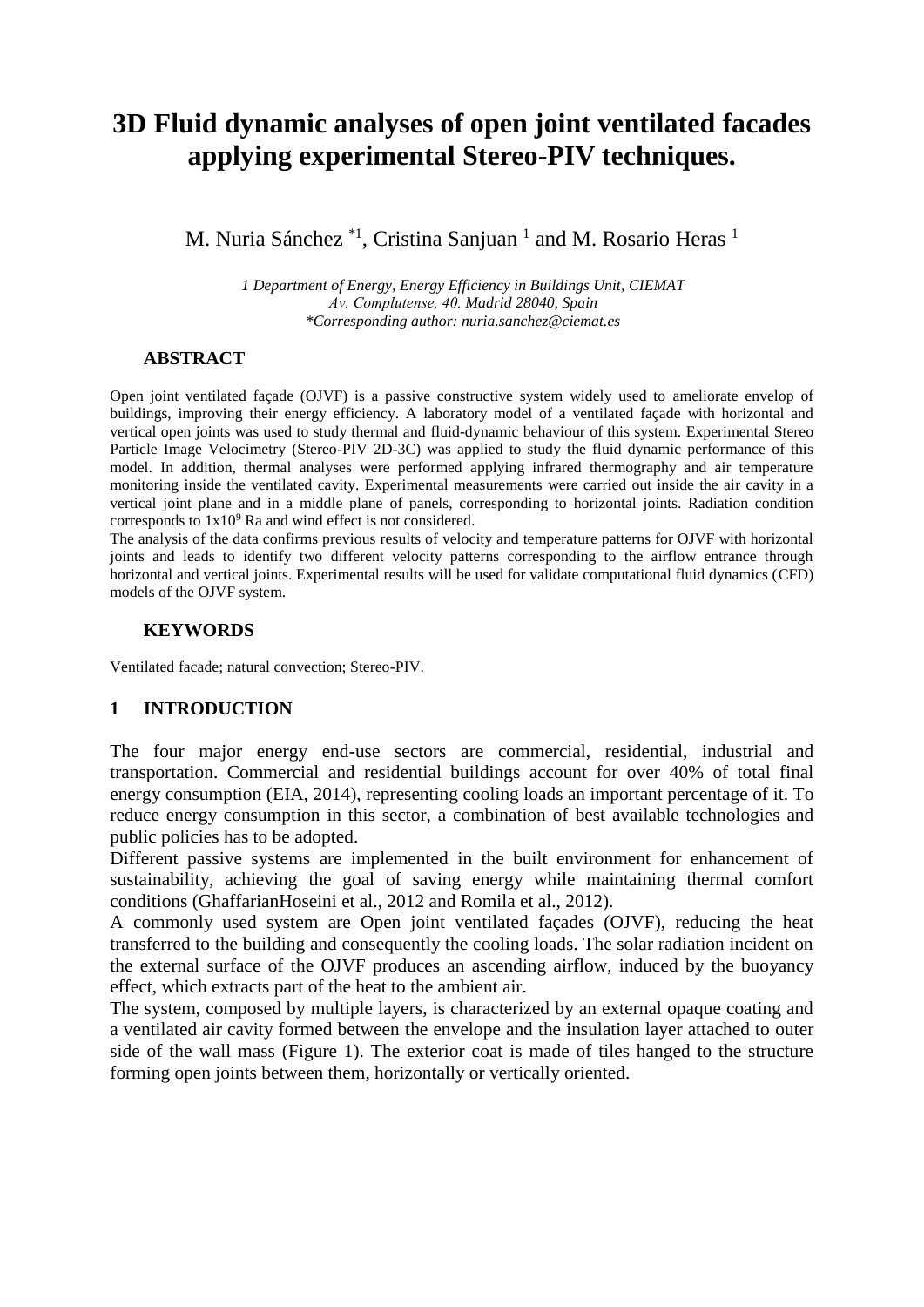

Figure 1: From left to right: open joint ventilated façade design and image of the component installation during building refurbishment.

Several authors assess experimentally the effect on the performance of the system of different constructive parameters: height of the ventilated camara, facade orientation, environmental conditions or material of panels (Marinosci et al., 2014 and Stazi et al., 2014). Moreover, several studies evaluate the performance of OJVF with horizontal joints based on 2D-PIV, a non-intrusive particle based technique used in flow velocity measurement (Sánchez et al., 2013 and Sanjuan et al., 2011 and 2012). This optical method of flow visualization and quantification of instantaneous velocity fields, measures two velocity components in the area of analysis. The measurement principles and technology description have been reviewed by Cao et al., (2014) dealing with the applications in indoor environment. The current research is focused on analyse the thermal and energy behaviour of OJVF with vertical and horizontal open joints, determining the role of orientation in the performance of the component.

#### **2 EXPERIMENTAL SETUP**

#### **2.1 Model Design**

An experimental model of a ventilated façade with horizontal and vertical open joints was designed and constructed to ensure the natural ventilation flow simulation in analogous conditions to real façades. In this model, the exterior coat is made up of 16 metallic panels disposed in a symmetrical distribution of 4 rows and 4 columns with 5 mm horizontal and vertical open joints (Figure 2).



Figure 2: Exploded diagram of the experimental model of a ventilated façade with horizontal and vertical open joints.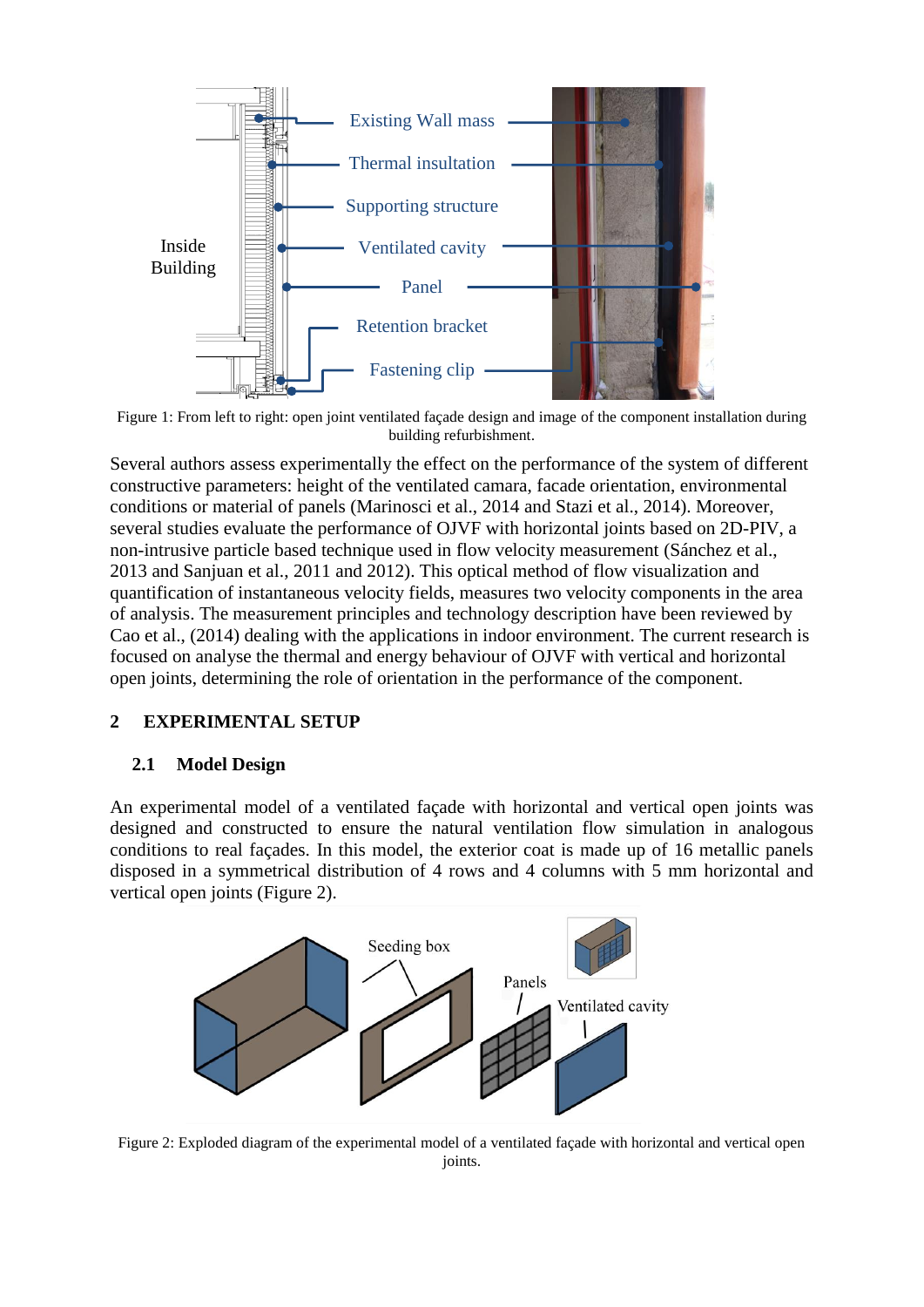Overall dimensions of the facade were 0.825 m high and 1.225 m wide with a ventilated cavity of 0.045 m. Additionally, a seeding box was rigidly attached to the ventilated facade on its outer surface, simulating the outdoor environment.

The design is based on simplified real facades required for experiments in the laboratory setting. The dimensions of the cavity and the joints correspond to real façades dimensions while the height of the model has been reduced to a third of the distance between window panes in real buildings. Moreover, thermal insulation and wall mass layers were replaced by a glass layer to allow optical access to the ventilated cavity. These limitations are mainly due to the height of the laboratory and the specific requirements of the experimental technique used for the characterization of the ventilation flow.

The natural ventilation airflow inside the camera was induced by heating the external surface of the panels using auto-adhesive electrical heater mats; simulating the solar radiation effect.

## **2.2 Experimental measurement techniques**

Particle Image Velocimetry measures instantaneous flow fields capturing two images shortly, one after each other. Statistical correlations are used to find average tracer particle displacement (illuminated by a sheet of light) within this time. From the known time difference and the measured displacement, the instantaneous velocity field is calculated. Stereo-PIV (2D3C) unlike PIV (2D2C) uses two points of view (two cameras) and images are recorded simultaneously by left and right cameras. A numerical model describing how objects in 3-dimensional space are mapped onto the 2-dimensional image (recorded by each of the cameras) is used to estimate the third velocity component in the area of analysis (Hinsch, 1995).

The Stereo-PIV technique was applied to study the fluid dynamic performance of the constructed OJVF model. The three velocity components of the ventilation airflow were measured, obtaining the instantaneous velocity field. A rotation configuration arrangement with cameras on either side of this plane was performed. In order to achieve a maximal overlap of the area covered by both cameras in the stereoscopic PIV 3D-reconstruction, viewing angles of the cameras were set to 45°. The true 3D displacement ( $ΔX$ ,  $ΔY$ , $ΔZ$ ) is estimated from a pair of 2D displacements  $(\Delta x, \Delta y)$  as seen from left and right camera respectively (Figure 3).



Figure 3: Schematic of the angular displacement system in Stereo-PIV.

One micron olive oil droplets were used as tracer particles; introduced into the air inside the seeding box. The image density was larger than 15 particles and air flow was homogeneously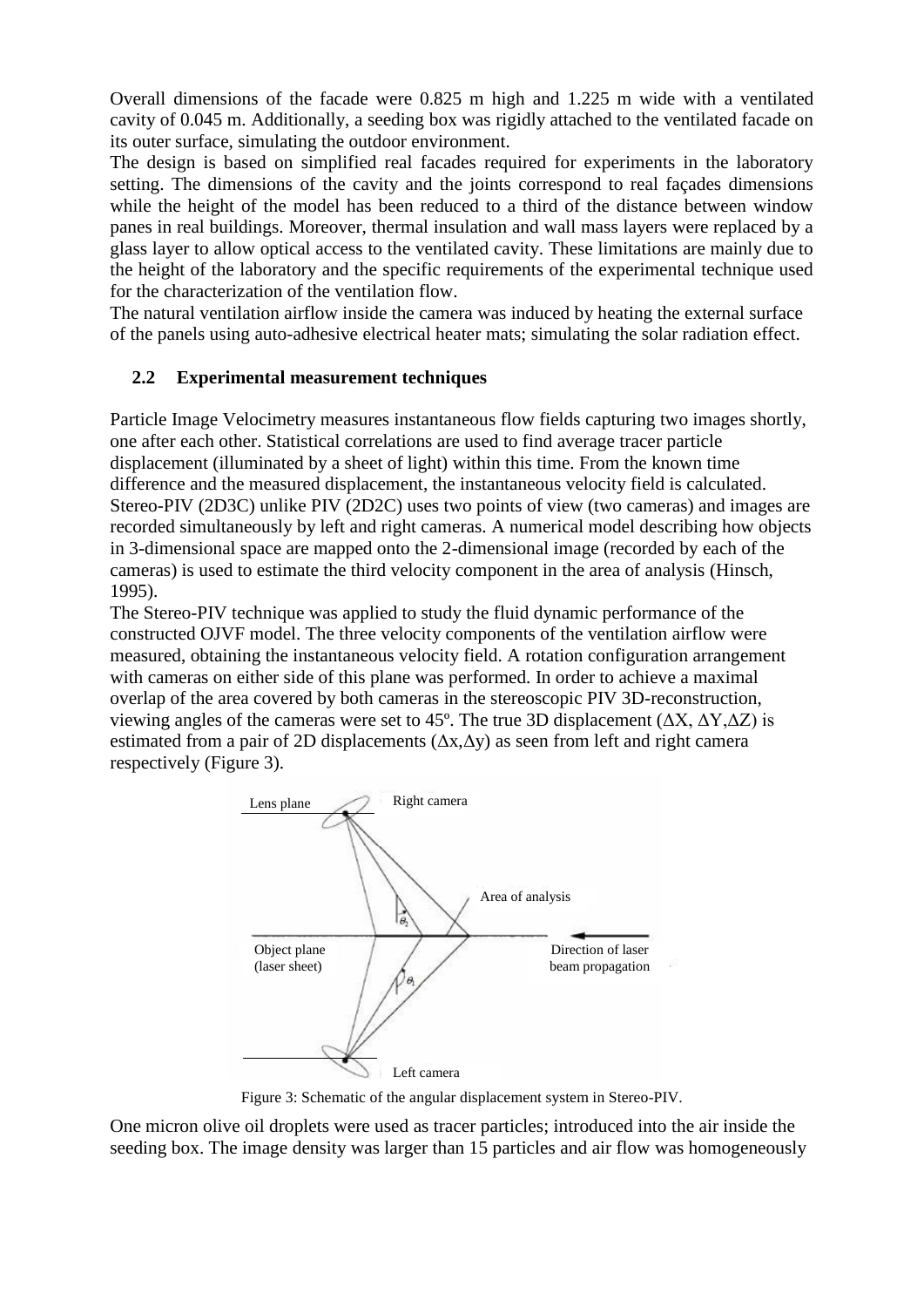seeding. The value of the Stokes numbers for the experiments is in the range of  $10^{-6}$  indicating that the particles follow the fluid flow.

Vertical dimension of the active area of the cameras was almost one order of magnitude lower than the cavity height (15cm compared with 82cm). As a result, the experimental device was eight times vertically displaced 10cm up to the maximum height of the air cavity.

Measurements registered at the eight different runs were reconstructed, obtaining the whole velocity field in vertical plane. 250 snapshots were recorded for each run with a frequency of 17 Hz. The time between pulses was  $10^{-4}$  s.

A correct calibration is an essential prerequisite for measuring accurately the three velocity components. Thus, Stereo Automapping was applied in order to correct the misalignment between calibration plate and laser light sheet, resulting one of the major sources of error in Stereo-PIV. This self-calibration procedure computes the cross-correlation and disparity map between images of left and right camera recorded at the same time.

Image processing was done using multi-grid algorithm with 64x64 pixel initial window size and 32x32 pixel final window size with an overlap of 50%. At a later stage, spurious vectors were eliminated from the flow field in the post-processing.

In addition, thermal analyses were performed applying infrared thermography and air temperature monitoring. The temperature measurements were performed using an infrared thermograph camera and thermocouple sensors, respectively.

Both, temperature and velocity measurements, were obtained in two different vertical planes of the air cavity, corresponding to a middle plane characterized by the horizontal joints and a vertical joint plane.

## **3 RESULTS**

This research is conducted considering solar radiation corresponding to  $1x10<sup>9</sup>$  Rayleigh and without considering the wind effect. Relevant thermal experimental conditions are: the heater mats powered by 10 V dc within a power rating of 28W simulating an absorbed solar radiation of 460W/m2, the 51ºC mean temperature of slabs, the 29ºC seeding temperature and the calculated Stokes number of  $1.01x10^9$ .

## **3.1 Mean Velocity Field**

Based on real-time field velocity, it is possible to calculate other factors involved in fluid dynamics such as average velocity field. Instantaneous velocity can be regarded as consisting of an average value u indicated by the dashed line, plus a random fluctuation ui' (Equation 1).

$$
u_{i}(x, y, z) = u(x, y, z) + u_{i}(x, y, z)
$$
 (1)

For computing the averaged velocity vector fields, only vectors from snapshots with time correlation factors higher that 99% were used in the mean flow calculation.

Figure 4 shows time-averaged velocity field in a middle-panel plane of measurement at three different cavity heights (bottom, middle and top). Similarly, Figure 5 shows time-averaged velocity field in a joint plane of measurement at three different cavity heights (bottom, middle and top). Maximum time-averaged velocity field was 0.35m/s, at the bottom of the air cavity in the joint plane.

Significantly, two different patterns were identified for the same Rayleigh value, corresponding to the airflow entrance through horizontal and vertical joints. Figure 4 and Figure 5 shows these two patterns especially at the bottom of the cavity. In both patterns the air enters the ventilated cavity through the lower open joints and leaves it through the upper joints. At half height of the air cavity, the pressure equilibrium prevents the exterior air not enter or leave the cavity through the joints.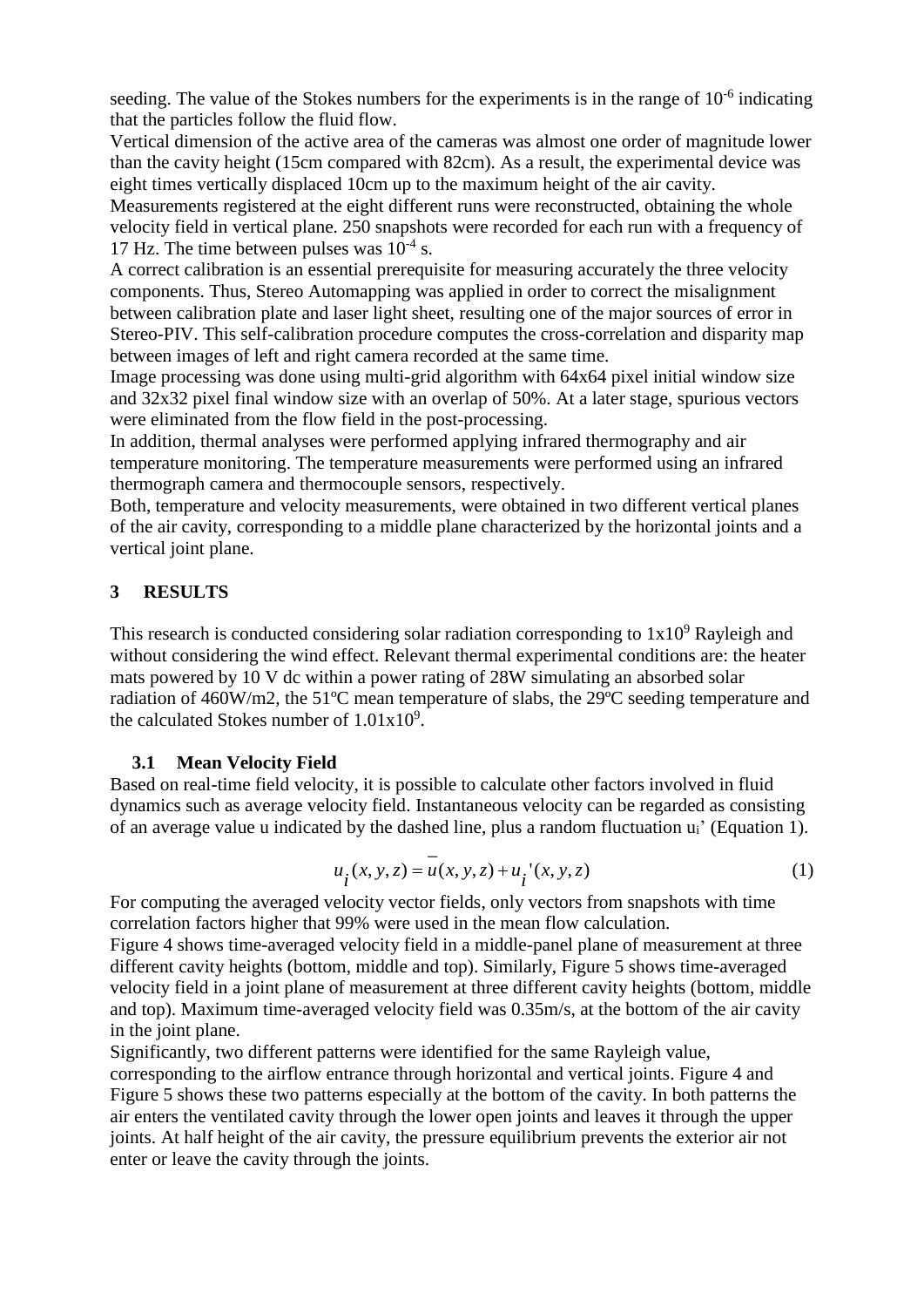

Figure 4: From left to right: time-averaged velocity field in a middle plane of measurement at three different cavity heights.



Figure 5: From left to right: time-averaged velocity field in a joint plane of measurement at three different cavity heights.

The buoyancy effect created inside the air cavity by heating the external surface of the panels produces an ascending ventilation flow that circulates along the cavity at an inhomogeneous rate. The abrupt entrance of the airflow through the lower horizontal joints generates recirculation vortexes (Figure 4); complex fluid structures due to the presence of slabs along the wall. However no recirculation vortexes were identified at the lower vertical joints because the fluid enters the cavity without interruption throughout the open vertical joints (Figure 5).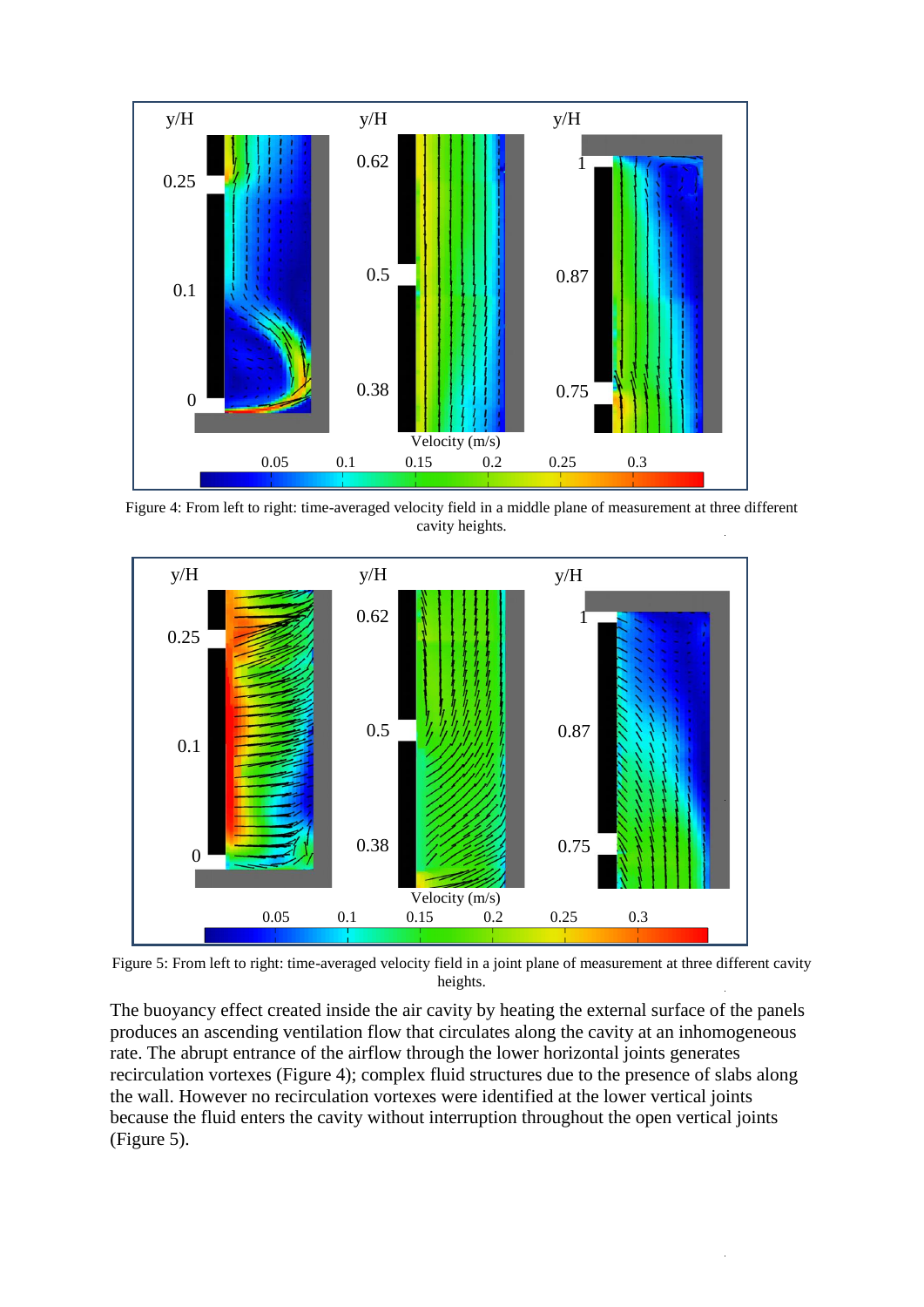#### **3.2 Turbulence**

Derived magnitudes from velocity such as turbulence were calculated to further characterize the air movement inside the cavity (Equation 2).

$$
Tu(x, y, z) = \sqrt{\frac{2}{3}K(x, y, z)}
$$
\n<sup>(2)</sup>

Kinetic energy corresponding to the random velocity component is referred to as turbulence kinetic energy (K) and calculated by the following equation (Equation 3).

$$
K(x, y, z) = \frac{1}{2N} \sum_{i=1}^{N} [u_i^{2}(x, y, z) + v_i^{2}(x, y, z) + w_i^{2}(x, y, z)]
$$
 (3)

N is the number of snapshots.

Figure 6 shows turbulence level in a middle-panel plane of measurement at three different cavity heights (bottom, middle and top). Similarly, Figure 7 shows turbulence level in a joint plane of measurement at three different cavity heights (bottom, middle and top).





As it would be expected, the turbulence level increases with the mean flow velocity, quantifying the oscillation part of the velocity. Maximum turbulence level was 0.07 m/s, determined at the bottom of the air cavity in the joint plane.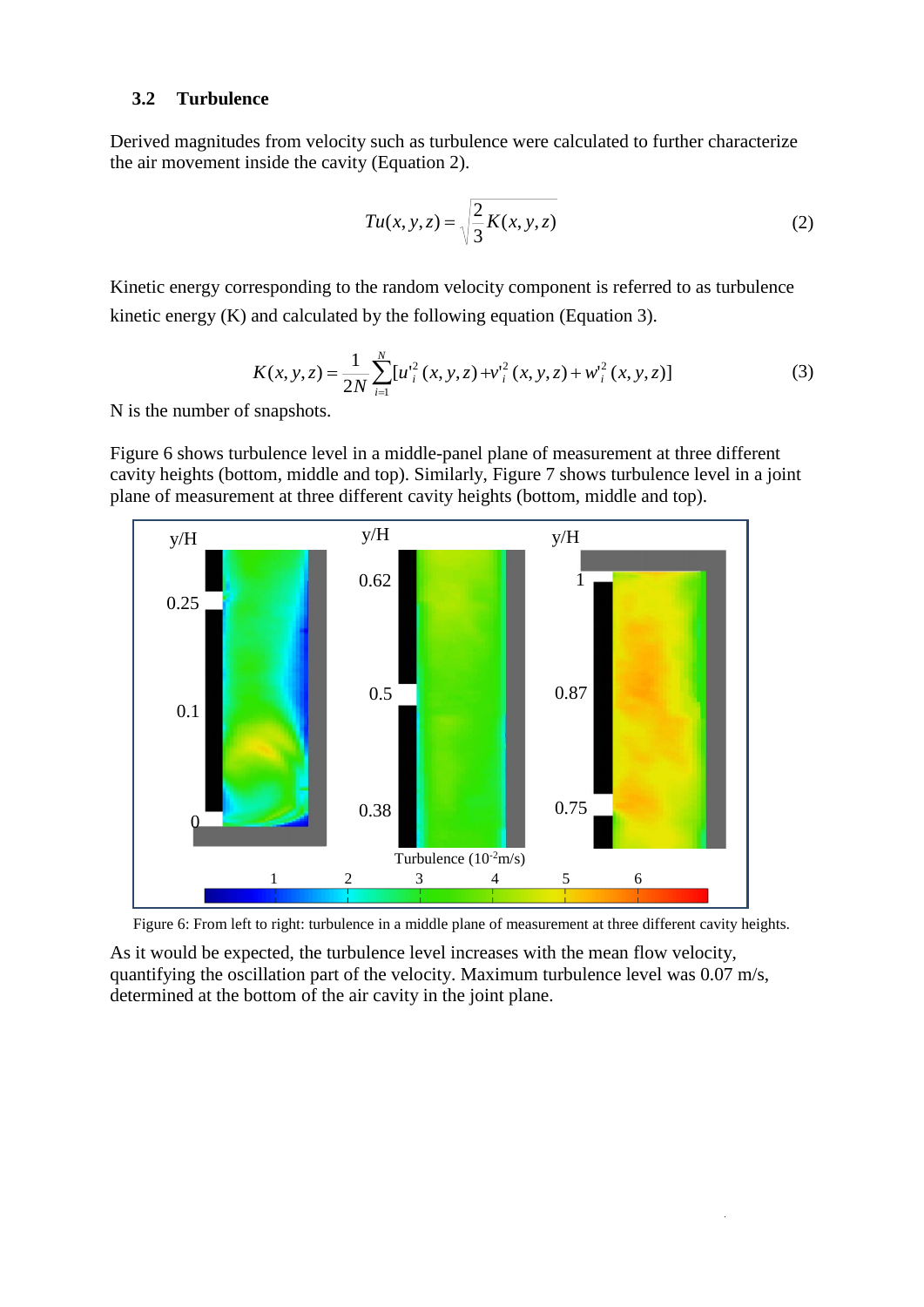

Figure 7: From left to right: turbulence in a joint plane of measurement at three different cavity heights.

## **3.3 Temperature measurements**

Simultaneously to the performance of the Stereo-PIV experiments, the OJVF model was monitored measuring the temperatures in the outer surface, the interior air cavity, and the environmental conditions. Figure 8 represents summarized time-averaged temperatures measured during the experiments corresponding to the two vertical planes (middle-panel plane and joint plane).



Figure 8: From left to right: air temperature at the centre of the ventilated cavity and surface temperature of the panels.

The temperatures monitored close to the entrance of the channel shows higher values of the air temperature at the middle plane compared to the joint plane. The temperatures monitored close to the wall mass of the channel show similar values of the air temperature at the middle plane and the joint plane The surface temperature at the centre of the panels ranged from 48ºC to 56ºC.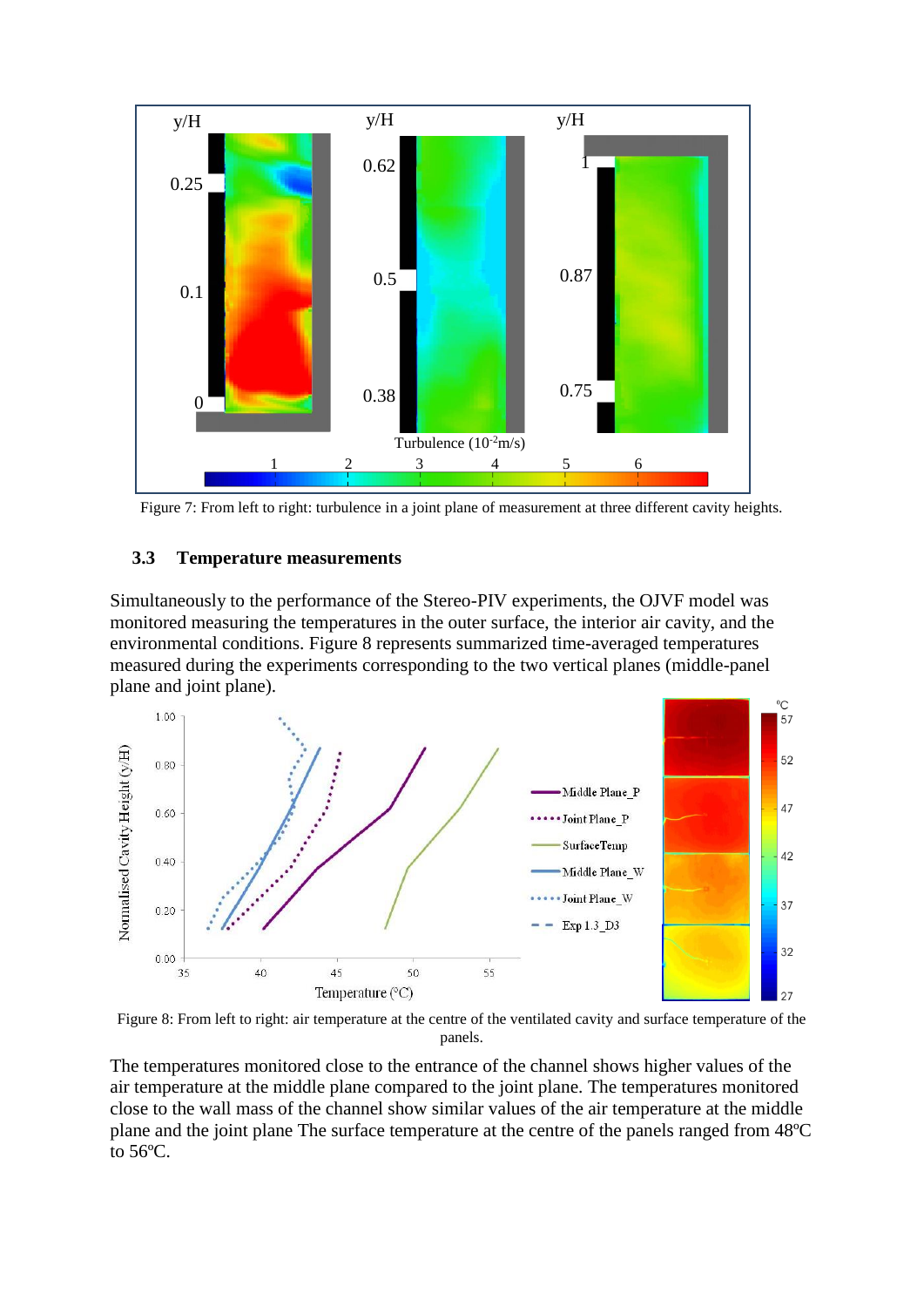Additional measurements include infrared thermography in selected monitored panels. The surface temperature registered with a thermographic camera also shows higher temperature values at the centre of the plates according to the previous measurements. The distribution of superficial temperature in the panels is not homogeneous. Temperature values are lower near the edges due to the ventilation airflow through the joints.

# **4 CONCLUSIONS**

This study concludes that airflow inside the cavity can be considered as a steady turbulent flow. Two different patterns were identified corresponding to the airflow entrance through horizontal and vertical joints with a maximum time-averaged velocity field of 0.35m/s. The evolution of the velocity profiles along the cavity was different. In both patterns the air enters the ventilated cavity through the lower open joints and leaves it through the upper joints. The abrupt entrance of the airflow through the lower horizontal joints generates recirculation vortexes. However, the evolution of the velocity profiles along the cavity was different.

The temperatures monitoring shows higher values of the air temperature at the middle plane compared to the joint plane. The air temperature increased due to the heat exchange of the panels and the ventilated cavity walls with the ascending flow. The surface temperature registered with a thermographic camera shows higher temperature values at the upper panels and higher temperature values at the centre of the panels.

The fluid pattern corresponding to the middle plane (horizontal joint) reproduces well the previous studies (Sánchez et al., 2013 and Sanjuan et al., 2011).

These experimental results help to validate CFD models to predict accurately the heat transferred to the building. Besides, additional studies considering different radiation conditions and several relevant constructive parameters have to be done.

# **5 ACKNOWLEDGEMENTS**

This work has been developed in the framework of the OMEGA-CM programme and the experimental facility was initially developed under the PSE-ARFRISOL project. The OMEGA-CM programme, ref. P2013/MAE2835, is a multidisciplinary R&D programme supported by the Madrid Regional Government and co-financed by EU Structural Funds. The PSE-ARFRISOL, ref. PSE-120000-2005-1, is a scientific-technical research project of singular character, supported by the Spanish Ministry of Science and Innovation and cofinanced by FEDER funds. The authors thank OMEGA-CM and ARFRISOL members.

# **6 REFERENCES**

- EIA. (2014). Independent Statistics and Analysis U.S. Energy Information Administration. www.eia.gov (Access June 2015).
- GhaffarianHoseini A.H., Berardi U., Ali GhaffarianHoseini A. and Makaremi N. (2012). Intelligent Facades in Low-Energy Buildings. *British Journal of Environment and Climate Change*, 2(4), 437-464.
- Romila C., Popovici C.G., Cherecheş N.C. (2012). Reduction of building energy consumption using ventilated façades. *Environmental Engineering and Management Journal*, 11(4), 806-811.
- Marinosci C., Semprini G., Morini G.L. (2014). Experimental analysis of the summer thermal performances of a naturally ventilated rainscreen façade building. *Energy and Buildings*, 72, 280–287.
- Stazi F., Vegliòa A., Di Perna C. (2014). Experimental assessment of a zinc-titanium ventilated fac¸ ade in a Mediterranean climate. *Energy and Buildings*, 69, 525–534.